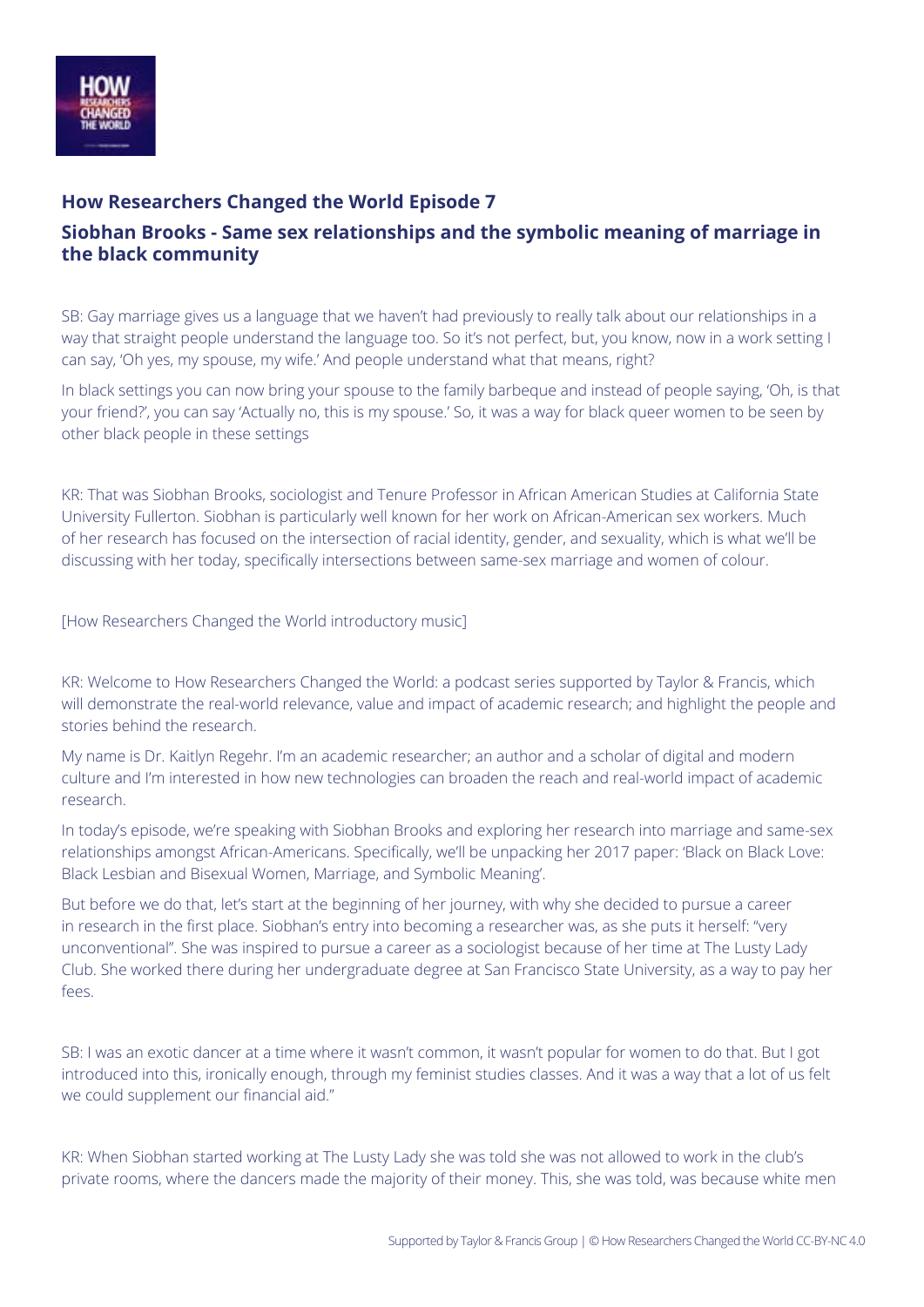

wouldn't pay to see black women dance. She was shocked that, even in the exotic dance industry, there was such a huge gap between what white and black dancers could earn – it was this which sparked her desire to become a researcher, and confront this disparity head on.

SB: People can see nude dancers on the stage, but we also had at the time, what was called, like a private pleasures booth, or some people would call it like a VIP room today. And that is usually where women would usually make most of their money.

The club had a policy that was unwritten but spoken that black dancers were not allowed to work in that part of the club because…basically the argument was that white men wouldn't pay to see them because on the stage you could just pay maybe at the time, a quarter, but this started at \$5.00, this private pleasures VIP component. You at least had to put \$5.00 in, you know, for a certain number of minutes. You know, it was window separated by glass, all of that. So, that really started, at least on my end, my activism. And I wrote a petition and then other women started noticing other problems at the club. And so, together we decided to unionise and then the owners of course made concessions. Suddenly there was an array of diverse dancers in that part of the club.

But that I think was what really prompted me to go into sociology actually, when I was finally in grad school and really look at racial stratification within the exotic dance industry. Because I think most people aren't aware that wage disparity would go on every level of occupations, including exotic dancing. I think most people think that this is an area where you make money and that there are no barriers to you making money. But it's actually very similar to what we hear women of colour experience in acting, you know, Hollywood. A very similar type of discrimination.

KR: At that time, The Lusty Lady was one of the most progressive strip clubs, which operated as a workers coop. It was managed by women, there was no customer contact, and it was considered to be a safe environment – with women escorted to their cars by support staff and a no-tolerance policy towards customers who were disrespectful or abusive to dancers.

But for Siobhan, the way that the club engaged with its workers of colour was a huge flaw in its identity as a feminist establishment. The management were deliberately limiting opportunities of their black dancers to engage with customers, making it more difficult for them to gain customers and earn a fair living. Siobhan thought this was deeply unjust, and she wanted to do something about it. She began to share her story as a way to educate others about disparities in wages between races…

SB: I started to educate, starting at San Francisco State and other colleges in the Bay area, about wage disparity and racism, in the exotic dance industry.

And then when I was doing this, I was asked to publish in an anthology at the time. The title was called 'Whores and Other Feminists' actually published by Routledge and Jill Nagel at the time, was the Editor. When I was doing a book reading from my chapter, I came across an Anthropologist at Modern Times bookstore in San Francisco. Her name is France Winddance Twine. She teaches at UC, Santa Barbara. And she heard my story and she said, "You know, I'd really like to basically mentor you. You should apply to grad school."

And so that really started the ball rolling from a very unconventional way of sort of entering academia. I didn't have any intention of going to Grad school at the time. I was 27. But I realised I really liked learning. I liked lecturing which is what I was doing when I was doing these tours at different colleges, to talk about what we were doing at the Lusty Lady. And I felt that it was time for me to go back. That's a sort of round the way answer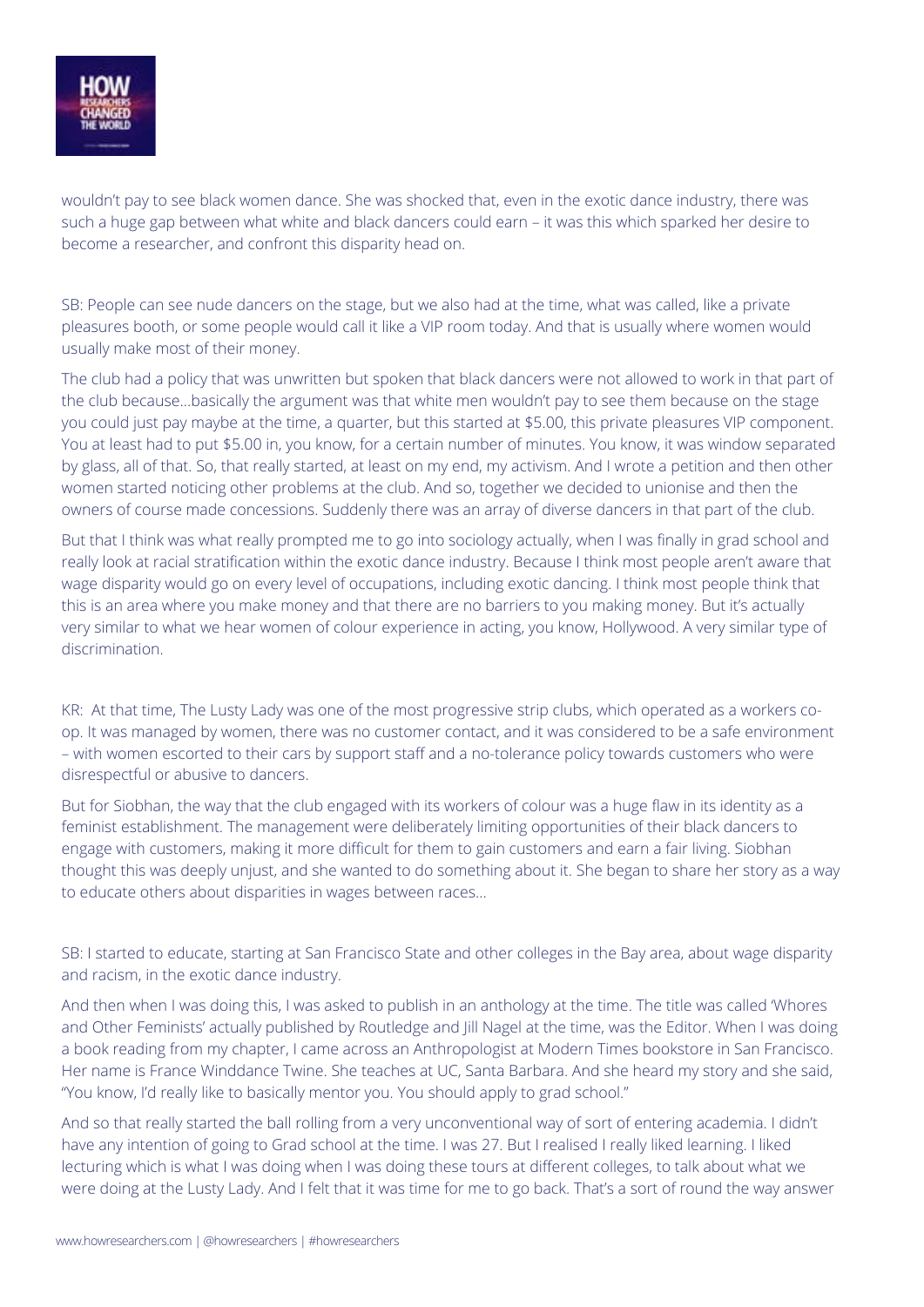

of how I became a researcher.

KR: Since then, Siobhan's research has become more centred around the intersections between African American Studies, Women's Studies, and Gender Studies. She found that reading for her African American Studies classes was primarily focused on black men, whereas reading for her Women's Studies classes was almost entirely about white women. Siobhan felt that no one was talking about or looking at race through the lens of gender and sexuality.

SB: My research projects are looking at how sexuality specifically informs race, right, and our experiences of race. And so working at the Lusty Lady sort of coincided with what I was learning in my Feminist Studies classes. Ironically, we didn't read Bell Hooks in either Black Studies or Women's Studies. I think I stumbled upon her completely by accident. I was doing a research project on black slave women and their position in slave society at the time. I knew about Angela Davis and her work on that, but I came across Bell Hooks and I was like, wow, I've never heard of her before, you know….

KR: For those of you who don't know, Bell Hooks is an American author, professor, feminist and social activist. She has written extensively on the intersectionality of race, capitalism, and gender. Her first major work, 'Ain't I A Woman?' was published in 1981. It's widely recognised as being an influential contribution to feminist thought, looking at omissions of black women within traditional feminist writings. And she's been a major inspiration for Siobhan.

SB: I think a lot of these early experiences really framed the way in which I studied race. I would describe myself as sort of a non-conventional scholar in that sense, when it comes to race.

Now there are more people, I think, who are taking this approach. We have Queer Studies within African American Studies departments more and more. We have scholars that are taking that approach more and more. A lot of queer black scholars specifically, black feminist scholars, who are doing a gender sexuality-based approach in looking at race. Which is different than just looking at race from like the labour market, right. Or race solely vis-à-vis say white supremacy. All these things are of course there in my work but now it's really exciting because I think, and this leads up to the article I did, 'Black on Black Love' I think this is an exciting time for interdisciplinary scholars such as myself.

Now sexuality is really, I don't want to say a hot topic but, it is within Ethnic Studies and it wasn't always. It definitely wasn't always.

KR: As you can probably tell, Siobhan is passionate about working in the gaps of existing scholarship. She began exploring the relationship between gender, sexuality, and race before it was on the research agenda in any substantive way. Her 2017 paper 'Black on Black Love: Black Lesbian and Bisexual Women, Marriage, and Symbolic Meaning' is no exception to this.

Siobhan had become interested in discussions about gay marriage, and particularly what black women had to say on the topic. She felt they weren't being included in the wider academic conversation, and that they had a perspective and view that would be incredibly interesting to explore.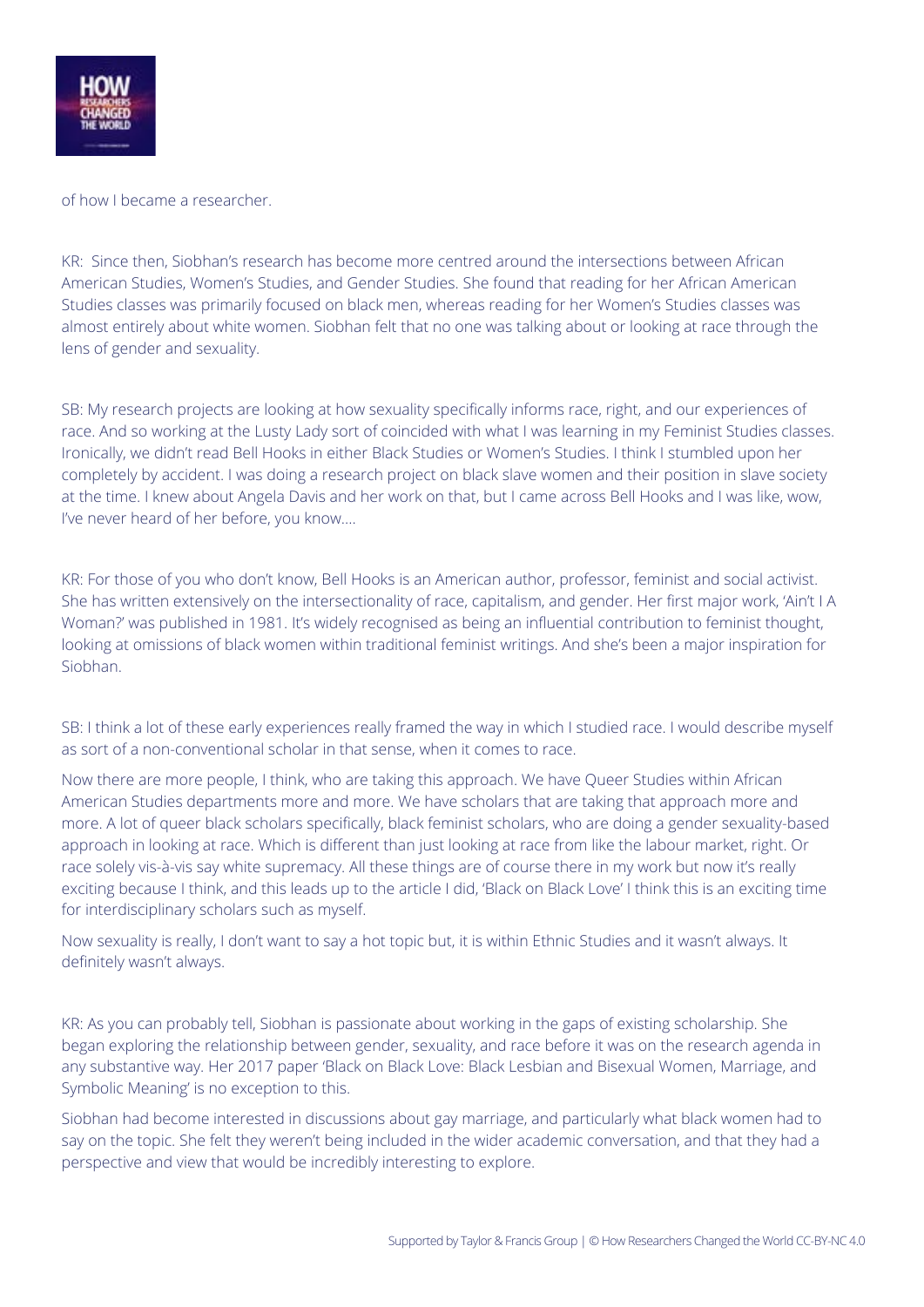

SB: With the gay marriage debate, you had these camps, one camp was framed largely by white middle class gay and lesbian people who were very much for gay marriage and full citizenship, benefits and such. Then you had another camp that was made up of critical white and black queer people that were very critical of gay marriage and felt that it was a way to assimilate. It was a way to further resource divides with queer people of colour and white queers. It wasn't trans-inclusive per se.

There was a lot of critic about basically, why would queer people want to be in an institution that supports patriarchy and ownership of land and all of these things. I knew from my own experience that gay marriage also meant something very different for some of us. And so what I wanted to do was ask, at the heart of the time of when gay marriage was just passed, what did this mean?

And so I went to Los Angeles and I went to a couple of black lesbians meet up groups to meet people. I met about 12, maybe about 12 or 13 women there who wanted to be interviewed.

KR: Join us after this short break, to find out what Siobhan discovered during her interviews.

## *[Advertising break: intro music]*

How can I make sure my published research has an impact on the world? What do I do if I disagree with peer reviewer comments? What techniques can I employ to manage my time in between teaching and research commitments? These are questions we hear all the time from researchers at different stages of their careers. We want to help. So, with the support of our partners Taylor & Francis we've created two 12-week learning programs to support your research career. For early research careers we've covered the full process of publishing your research – from choosing a journal, to managing the review process, to boosting your personal profile after publication, and everything in between.

For mid-career researchers, our programme builds on your existing knowledge and experience of publishing your research to make the process more efficient for you. We've also included plenty of advice on raising the impact of your research, including driving discoverability using keywords and how to work effectively with journalists. If you think this would benefit you, sign up to a learning program today at www.howresearchers. com/learning-programs.

## *[Advertising break: outro music]*

KR: Before the break Siobhan was about to tell us about the interviews she conducted for her 2017 research paper 'Black on Black Love'.

Siobhan ended up interviewing nine black lesbians and one black bisexual woman, from the Los Angeles area. Quickly, she began to see a common thread in their answers. Most of the women she interviewed discussed the importance of dating somebody black, of remaining within their community and being committed to engaging with black politics.

SB: I remember one woman, actually I think she was from Santa Barbara or had lived in Santa Barbara, saying that the models that she grew up with her father, the type of black women he dated weren't necessarily positive. In her development she kind of came away with this notion that to move up in society, to assimilate, you should be with a white woman type thing. I think for some of the women I interviewed, that was a theme. And the conscious choice of choosing a partner that's black, and also marrying, kind of symbolises political commitment to blackness, in black spaces.

And I also think that, on top of being queer, if you have inter-racial relationship, that's going to be read very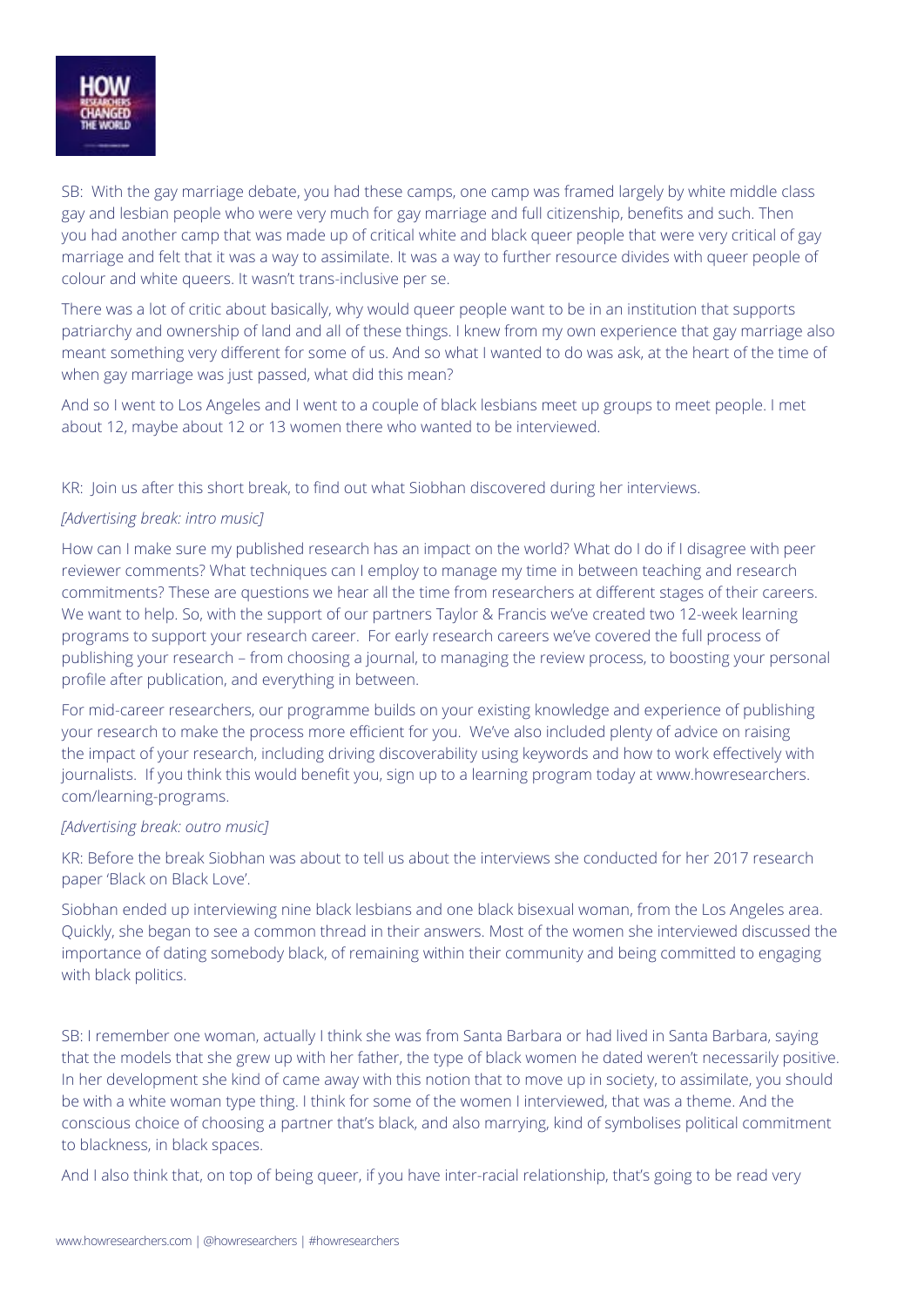

differently in some of these family settings, than maybe if you're with another black person. People may not understand the relationship but at least the race piece is something that's understood. That was definitely a theme and that stood out to me.

Another theme from some of the women who are religious was really wanting to show up at their church as who they really are. One woman talked about the challenges of trying to find a black church that would be accepting and all of this. Ultimately, I think she found one. But it was really around religion, family but also political commitment to blackness, to black politics. This isn't to say that are not in relationships with black people don't have that commitment as well, but I think when it's a black woman and another black woman, it just makes that legitimacy in the larger community, a little bit easier to have.

Those were some patterns that I had noticed in my interviews. A strong desire to participate and continue a legacy of black political engagement that most black queer people, when we look at our history, have been erased from. I teach in African American Studies Department and most people have no idea who Bayard Rustin was. Everybody knows who Dr King was, but they don't know that his mentor was a black gay man who organised the march on Washington. So that was part of the theme of really wanting to be in that tradition, right, that tradition of black political engagement with community issues.

KR: African American lesbian relationships can be seen as a demonstration of a commitment to the black community. It becomes almost a symbol of racial pride. One of the interviewees, for instance, told Siobhan:

*"I was raised by strong Black women. My grandmother was a nurse, at a time when not many women were. My mother was a teen when she had me, but I saw her working to support us. I see dating Black women as an extension of strong Black women."*

At the same time, the women Siobhan interviewed also saw marriage as a way of gaining recognition for their relationship and publicising their love for one another. In this instance, marriage demonstrates that a couple is in a committed and stable relationship, meaning that it can be perceived as more legitimate to family and friends within the community.

Another interviewee, for instance, spoke of how her family began to take her relationship 'seriously' only after she married her partner:

*"When Donna and I got married, my family—while not totally supportive of my choices—at least took my relationship seriously. They were forced to. I think marriage also forces lesbian couples to take their relationships seriously."*

Siobhan tells us that in African American communities there's often a 'don't ask, don't tell' policy when it came to homosexuality. Even if you know that someone in your family or community is gay, you would never say it in public situations – but marriage changes that.

SB: For a lot of us, it was a way to be seen by the larger black community, and that was something understudied. So what I found in that paper that I wrote, was a lot of what gay marriage was for some black lesbian and bisexual women, was a way to have racial subjectivity and cultural legitimacy in black heterosexual settings. So, basically it was a way for them to be out.

Before gay marriage, a lot of queer couples, we always don't really know what the language is to describe ourselves. Often times people say, 'Oh, is your friend coming?'. That was, for years, particularly in black communities, what would be said. Even if you knew someone was gay and you knew this was their partner, often times would not refer to this individual as somebody's partner or lover, let alone spouse. It would be, 'Oh, is your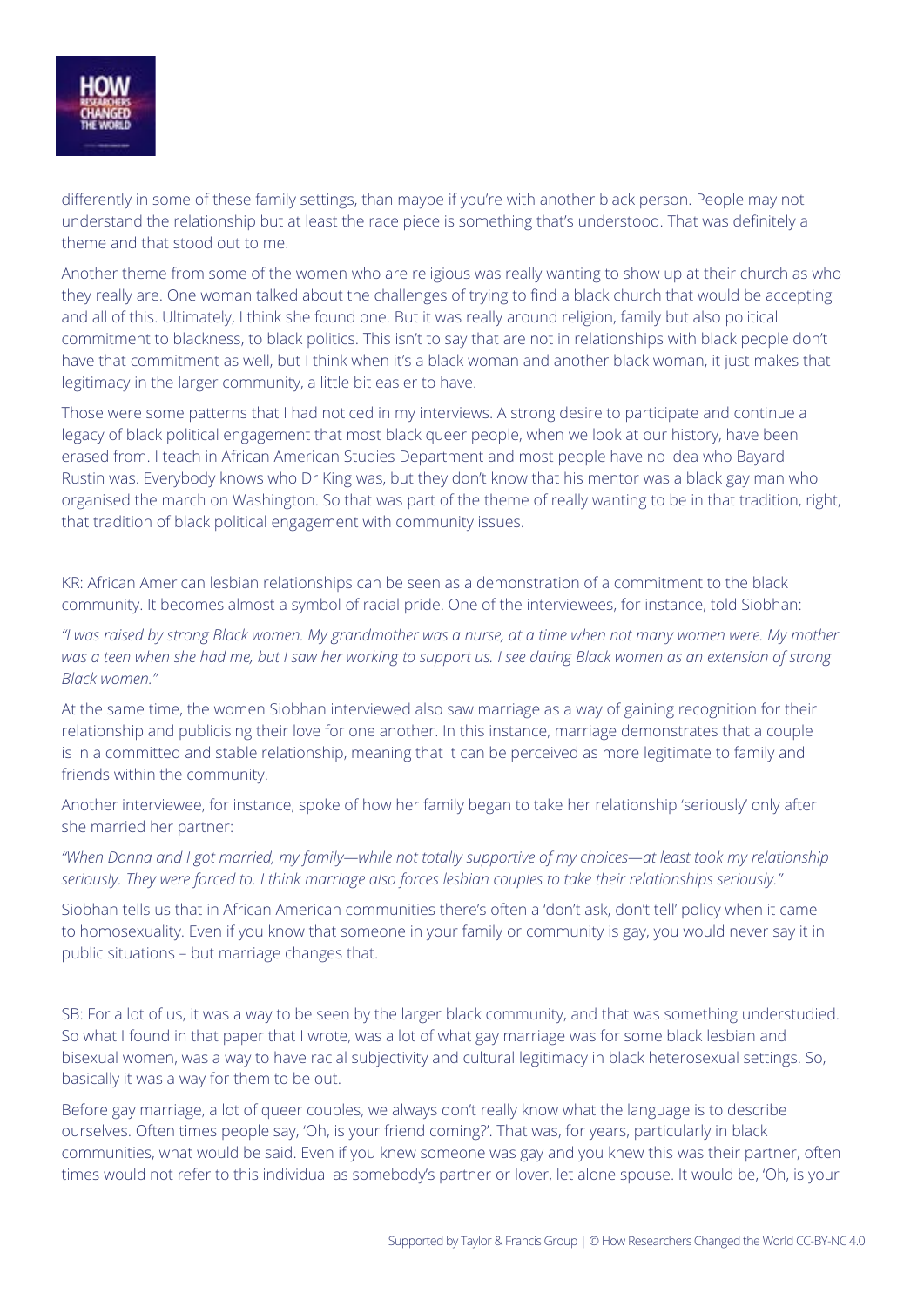

friend coming?'. Right? It's a way for queer black women to be seen. And so gay marriage gives us a language that we haven't had previously to really talk about our relationships in a way that straight people understand the language too. So it's not perfect, but now in a work setting I can say 'my spouse' and people understand what that means.

KR: The wider importance of Siobhan's research lies in its political significance, and how we can write policy and create institutions that are inclusive, and take into account the experience of women of colour.

SB: I think it's important on a number of levels. I think in terms of just society, it's important when we're looking at families and when we're looking at policy, to really look at what are issues that are important to black queer women specifically? How are those issues different than mainstream gay and lesbian political organising? I think particularly with things like marriage. Statistics show that overall black people have not economically benefitted from marriage. A lot of black heterosexual families are not heteronormative. You have a lot of black single mother parenting in our communities and so it shifts the framework. So it turns into what's needed in terms of resources for black families, which includes queer black family formations.

And then so, I think in the larger society it's around policy. Then I think in terms of individual and racial groups significance, it's also around how have black queer people contributed to black societies and black communities? How is the structure of black life and black families changing? Or are they changing? Is it just that we're seeing more visibility of these groups? I think that's important when we're looking at subjectivity, as I said earlier, black queer people feeling included in black communities, I think all of that is important in terms of when we're looking at our political structures. How can we be more inclusive, even within our black communities? Our black colleges are just now having discussions, which are great, around queer black students at some of these black colleges, particularly black trans women at Spelman College, a historical black liberal arts women's college. That's great because it's not just that it's the largest society and they have to look at these issues, but it's also our resources and also how in black communities, how can we make our institutions that are for black people, more inclusive as well?

KR: And Siobhan believes that some of this change is beginning to take shape. Film and television is one area that she finds promising, in terms of its new representations of diversity.

SB: I think in terms of society; I think the media is interesting. We see the outcome of some of these social movements in media representation, and even though those media representations aren't perfect, they indicate a desire where the society wants to go on some level. There's more diversity in television than what I was growing up with, particularly around black queer images. Moonlight was a wonderful film, Pose is great. That definitely didn't exist when I was coming up, so I think that, that is important in terms of representation.

KR: But, that is by no means to say that her work in this area is done…

SB: Then again, we have a lot of work to do because while you have media representation, you still have a gap of the people that are supposedly represented in the media being extremely disenfranchised. So while we have gay marriage and racial diversity and films more and television, you have a huge rate of LGBT young people,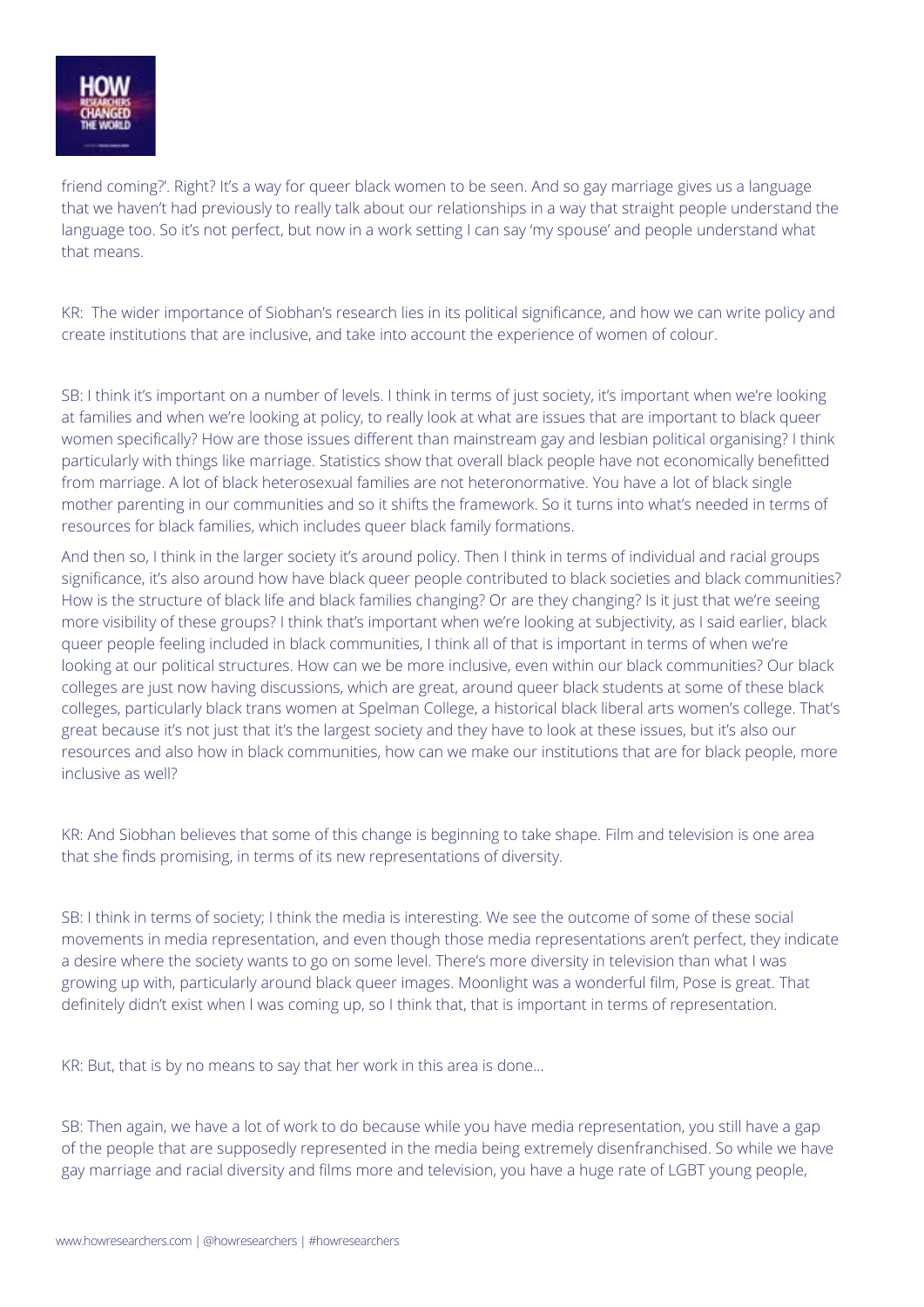

people of colour, committing suicide in schools.

KR: Research has found that suicide and attempted suicide rates are significantly higher for both African American and LGBT children.

A 2011 study published in the American Journal of Public Health studied lesbian, gay, and bisexual people under the age of 24 – the age by which most suicide attempts occur in the LGBT community. The research found that 19.5% of black respondents had attempted suicide, compared to the 9.1% of white respondents.

SB: I think there's still a lot of work to do with reforming K-12 education. I think university is where we've seen a lot of the social movements get institutionalised in an educational setting, but we haven't really seen that from K through 12 and I think that's really what we need to see. Because not everybody goes to college, you shouldn't have to wait to go to college before you start learning about yourself, you know what I mean? Particularly when we look at suicides, some people won't live long enough to go to college. I think that's still a lot of work that needs to be done and definitely academics can be part of that.

KR: When it comes to the role of academics in changing this situation, Siobhan feels that the focus should be on bringing discussions of race and gender into mainstream schooling, instead of keeping it on the outskirts.

Specifically, she feels that subjects such as African American Studies and Gender Studies shouldn't be separated areas of education or something that you only discover when at university. Instead, these conversations should be interwoven amongst all levels of schooling and the whole education system.

SB: I think definitely Queer Studies, all the interdisciplinary departments and programmes, Ethnic Studies, Women's Studies needs to be supported by universities. I think in addition to that a lot of these issues need to be in mainstream departments: Sociology, Biology, Geography, Anthropology. I think just really diversifying these courses, these subject matters, throughout different disciplines in one way to get the research out there, at least within university settings. Because you're right, it is in academia but even if we look at where it is in academia, it's not everywhere.

Most of our classes for instance, fall in GE. Students have to take General Education requirements to graduate and that's where they stumble upon Ethnic Studies, Queer Studies, Women's Studies and so forth. If you don't take those GE classes, then you can pretty much go in your college career not learning about these things. I think that's still a struggle. Is how to not have these disciplines and these particular research topics marginalised even within academia.

KR: It is through making these areas of research more prominent and more accessible throughout education that will be the way forward. And that's exactly what Siobhan's own research has done, and will continue to do. In the case of this research paper, it's about bringing the perspective of women of colour into the wider conversation of gay marriage, to acknowledge and understand the full picture. In a broader sense her research sits at the intersection of issues and academic disciplines, and brings together ideas and individuals to fill those 'gaps' of knowledge. For Siobhan, this it the beauty of the research.